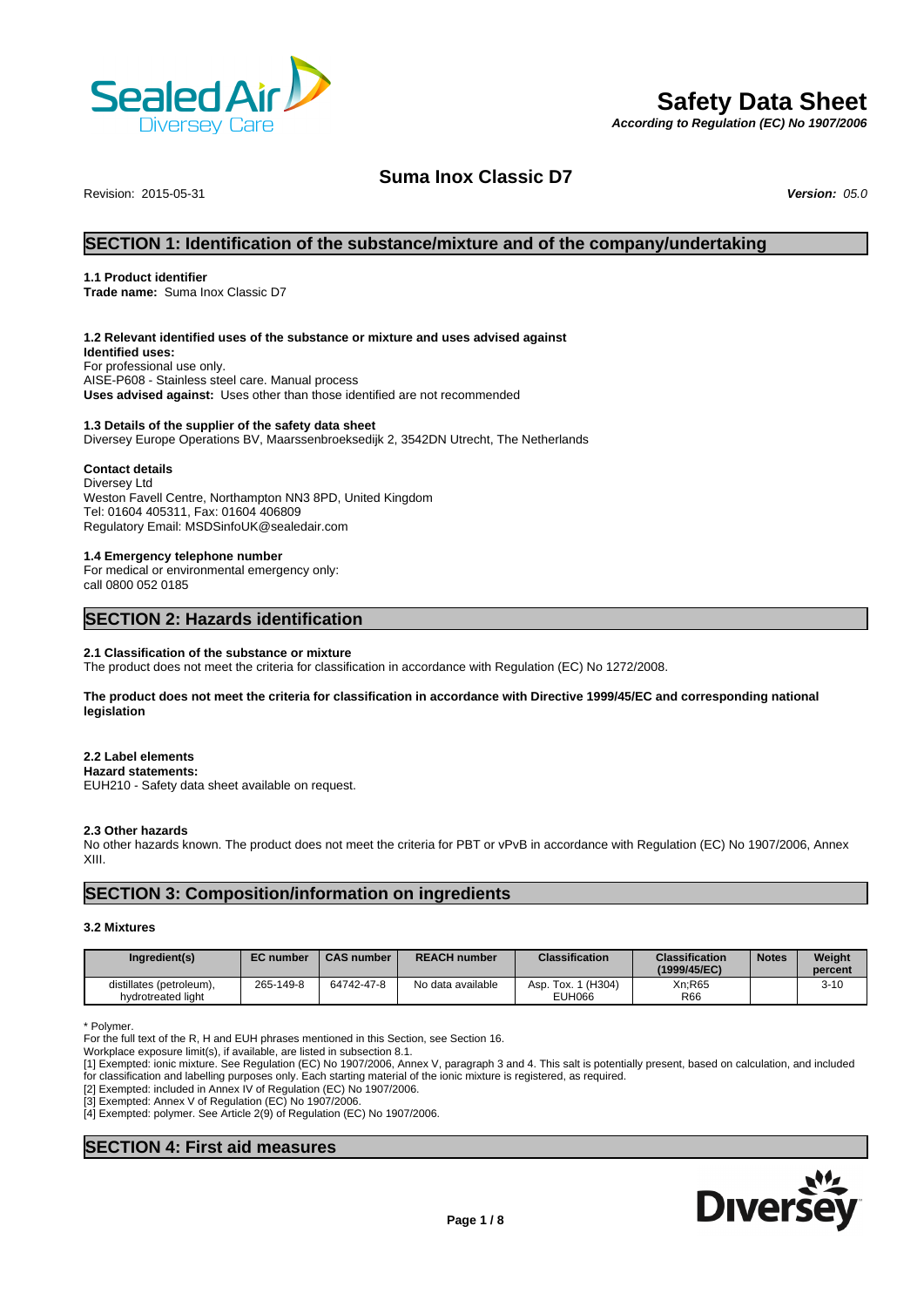#### **Suma Inox Classic D7**

| Get medical attention or advice if you feel unwell.                                                                     |
|-------------------------------------------------------------------------------------------------------------------------|
| Wash skin with plenty of lukewarm, gently flowing water. If skin irritation occurs: Get medical advice<br>or attention. |
| Rinse cautiously with water for several minutes. If irritation occurs and persists, get medical<br>attention.           |
| Rinse mouth. Immediately drink 1 glass of water. Get medical attention or advice if you feel unwell.                    |
| Consider personal protective equipment as indicated in subsection 8.2.                                                  |
|                                                                                                                         |

#### **4.2 Most important symptoms and effects, both acute and delayed**

| Inhalation:          | No known effects or symptoms in normal use. |
|----------------------|---------------------------------------------|
| <b>Skin contact:</b> | No known effects or symptoms in normal use. |
| Eye contact:         | No known effects or symptoms in normal use. |
| Ingestion:           | No known effects or symptoms in normal use. |

#### **4.3 Indication of any immediate medical attention and special treatment needed**

No information available on clinical testing and medical monitoring. Specific toxicological information on substances, if available, can be found in section 11.

# **SECTION 5: Firefighting measures**

#### **5.1 Extinguishing media**

Carbon dioxide. Dry powder. Sand. Alcohol-resistant foam. Do not use water.

#### **5.2 Special hazards arising from the substance or mixture**

No special hazards known.

#### **5.3 Advice for firefighters**

As in any fire, wear self contained breathing apparatus and suitable protective clothing including gloves and eye/face protection.

# **SECTION 6: Accidental release measures**

#### **6.1 Personal precautions, protective equipment and emergency procedures**

No special measures required.

#### **6.2 Environmental precautions**

Do not allow to enter drainage system, surface or ground water.

#### **6.3 Methods and material for containment and cleaning up**

Absorb with liquid-binding material (sand, diatomite, universal binders, sawdust).

#### **6.4 Reference to other sections**

For personal protective equipment see subsection 8.2. For disposal considerations see section 13.

#### **SECTION 7: Handling and storage**

#### **7.1 Precautions for safe handling**

**Measures to prevent fire and explosions:** No special precautions required.

#### **Measures required to protect the environment:**

For environmental exposure controls see subsection 8.2.

#### **Advices on general occupational hygiene:**

Handle in accordance with good industrial hygiene and safety practice. Keep away from food, drink and animal feeding stuffs. Do not mix with other products unless adviced by Sealed Air.

#### **7.2 Conditions for safe storage, including any incompatibilities**

Store in accordance with local and national regulations. Keep only in original container. For conditions to avoid see subsection 10.4. For incompatible materials see subsection 10.5.

#### **7.3 Specific end use(s)**

No specific advice for end use available.

### **SECTION 8: Exposure controls/personal protection**

#### **8.1 Control parameters Workplace exposure limits**

Air limit values, if available:

Biological limit values, if available: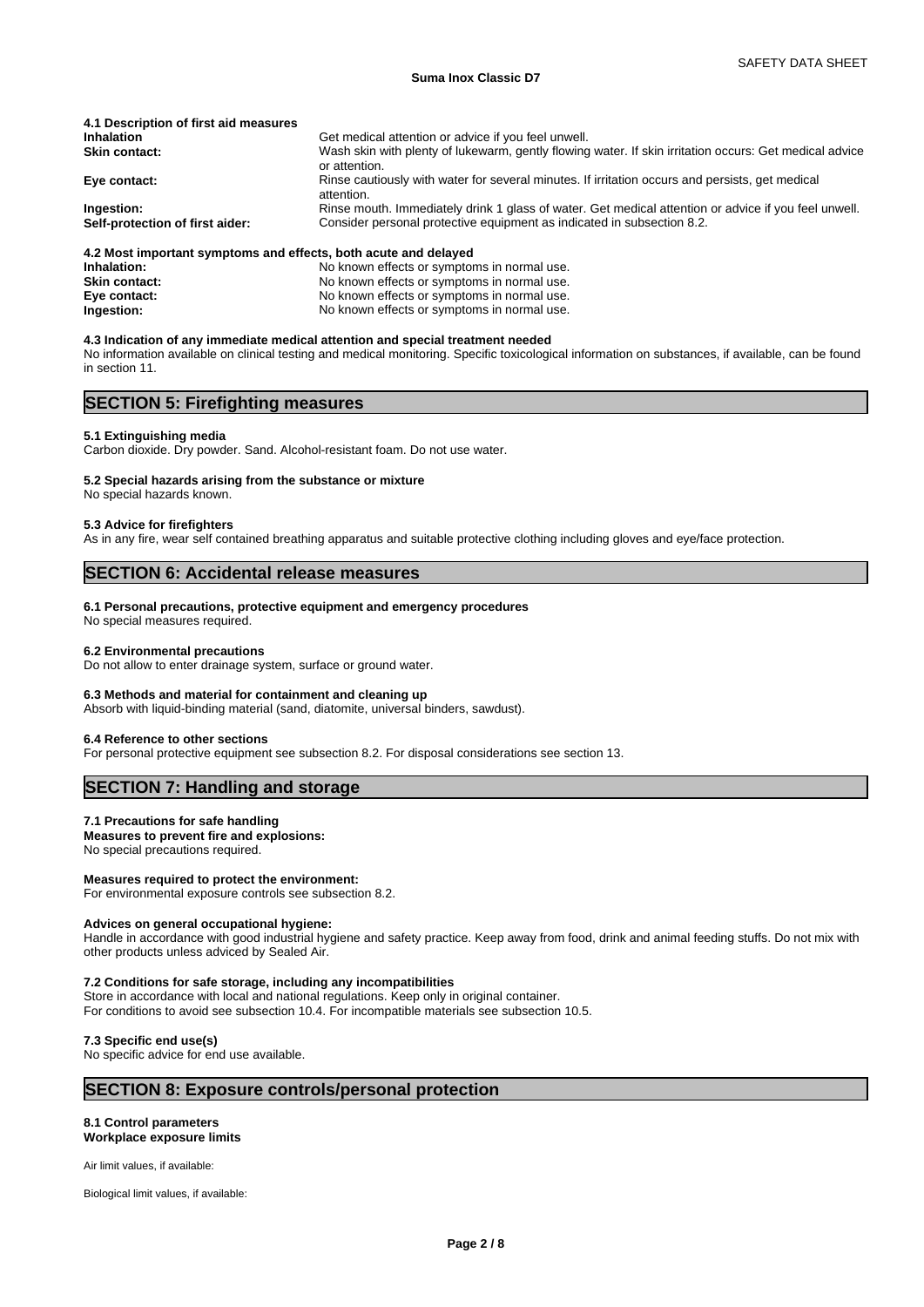Recommended monitoring procedures, if available:

Additional exposure limits under the conditions of use, if available:

# **DNEL/DMEL and PNEC values**

#### **Human exposure** DNEL oral exposure - Consumer (mg/kg bw)

| Ingredient(s)                               | <b>Short term - Local</b> | Short term - Systemic | Long term - Local | l Long term - Svstemic l |
|---------------------------------------------|---------------------------|-----------------------|-------------------|--------------------------|
|                                             | effects                   | effects               | effects           | effects                  |
| distillates (petroleum), hydrotreated light | No data available         | No data available     | No data available | No data available        |

#### DNEL dermal exposure - Worker

| Ingredient(s)                               | <b>Short term - Local</b> | <b>Short term - Systemic</b> | Long term - Local | l Long term - Svstemic l |
|---------------------------------------------|---------------------------|------------------------------|-------------------|--------------------------|
|                                             | effects                   | effects (mg/kg bw)           | effects           | effects (mg/kg bw)       |
| distillates (petroleum), hydrotreated light | No data available         | No data available            | No data available | No data available        |

#### DNEL dermal exposure - Consumer

| Ingredient(s)                               | <b>Short term - Local</b> | <b>Short term - Systemicl</b> | Long term - Local | <b>I Long term - Systemic I</b> |
|---------------------------------------------|---------------------------|-------------------------------|-------------------|---------------------------------|
|                                             | effects                   | effects (mg/kg bw)            | effects           | effects (mg/kg bw)              |
| distillates (petroleum), hydrotreated light | No data available         | No data available             | No data available | No data available               |

DNEL inhalatory exposure - Worker (mg/m<sup>3</sup>  $)$ 

| Ingredient(s)                               | <b>Short term - Local</b> | <b>Short term - Systemicl</b> | Long term - Local | l Long term - Svstemic l |
|---------------------------------------------|---------------------------|-------------------------------|-------------------|--------------------------|
|                                             | effects                   | effects                       | effects           | effects                  |
| distillates (petroleum), hydrotreated light | No data available         | No data available             | No data available | No data available        |

#### DNEL inhalatory exposure - Consumer (mg/m<sup>3</sup>)  $)$

| Ingredient(s)                               | Short term - Local | Short term - Systemic | Long term - Local | l Long term - Svstemic l |
|---------------------------------------------|--------------------|-----------------------|-------------------|--------------------------|
|                                             | effects            | effects               | effects           | effects                  |
| distillates (petroleum), hydrotreated light | No data available  | No data available     | No data available | No data available        |

#### **Environmental exposure**

| Environmental exposure - PNEC               |                   |                                            |                     |                   |
|---------------------------------------------|-------------------|--------------------------------------------|---------------------|-------------------|
| Ingredient(s)                               |                   | Surface water, fresh Surface water, marine | Intermittent (mg/l) | Sewage treatment  |
|                                             | (mg/l)            | (mg/l)                                     |                     | plant (mg/l)      |
| distillates (petroleum), hydrotreated light | No data available | No data available                          | No data available   | No data available |

Environmental exposure - PNEC, continued

| Ingredient(s)                                    | l Sediment, freshwater<br>(mg/kg) | Sediment, marine<br>(mg/kg) | Soil (mg/kg)      | Air (mg/m <sup>3</sup> ) |
|--------------------------------------------------|-----------------------------------|-----------------------------|-------------------|--------------------------|
| . hvdrotreated light<br>distillates (petroleum). | No data available                 | No data available           | No data available | No data available        |

#### **8.2 Exposure controls**

*The following information applies for the uses indicated in subsection 1.2. If available, please refer to the product information sheet for application and handling instructions. Normal use conditions are assumed for this section.*

*Recommended safety measures for handling the undiluted product:*

| Appropriate engineering controls:<br>Appropriate organisational controls: | Use only in well ventilated areas.<br>Avoid direct contact and/or splashes where possible. Train personnel.                                       |
|---------------------------------------------------------------------------|---------------------------------------------------------------------------------------------------------------------------------------------------|
| Personal protective equipment                                             |                                                                                                                                                   |
| Eye / face protection:                                                    | Safety glasses are not normally required. However, their use is recommended in those cases<br>where splashes may occur when handling the product. |
| Hand protection:                                                          | Rinse and dry hands after use. For prolonged contact protection for the skin may be necessary.                                                    |
| <b>Body protection:</b>                                                   | No special requirements under normal use conditions.                                                                                              |
| <b>Respiratory protection:</b>                                            | Respiratory protection is not normally required. However, inhalation of vapour, spray, gas or<br>aerosols should be avoided.                      |
|                                                                           |                                                                                                                                                   |

**Environmental exposure controls:** No special requirements under normal use conditions.

# **SECTION 9: Physical and chemical properties**

# **9.1 Information on basic physical and chemical properties**

*Information in this section refers to the product, unless it is specifically stated that substance data is listed*

**Physical State:** Liquid **Colour:** Clear, Colourless **Odour:** Product specific **Odour threshold:** Not applicable **pH:** Not applicable. (neat) **Melting point/freezing point (°C):** Not determined **Initial boiling point and boiling range (°C):** Not determined

# **Method / remark**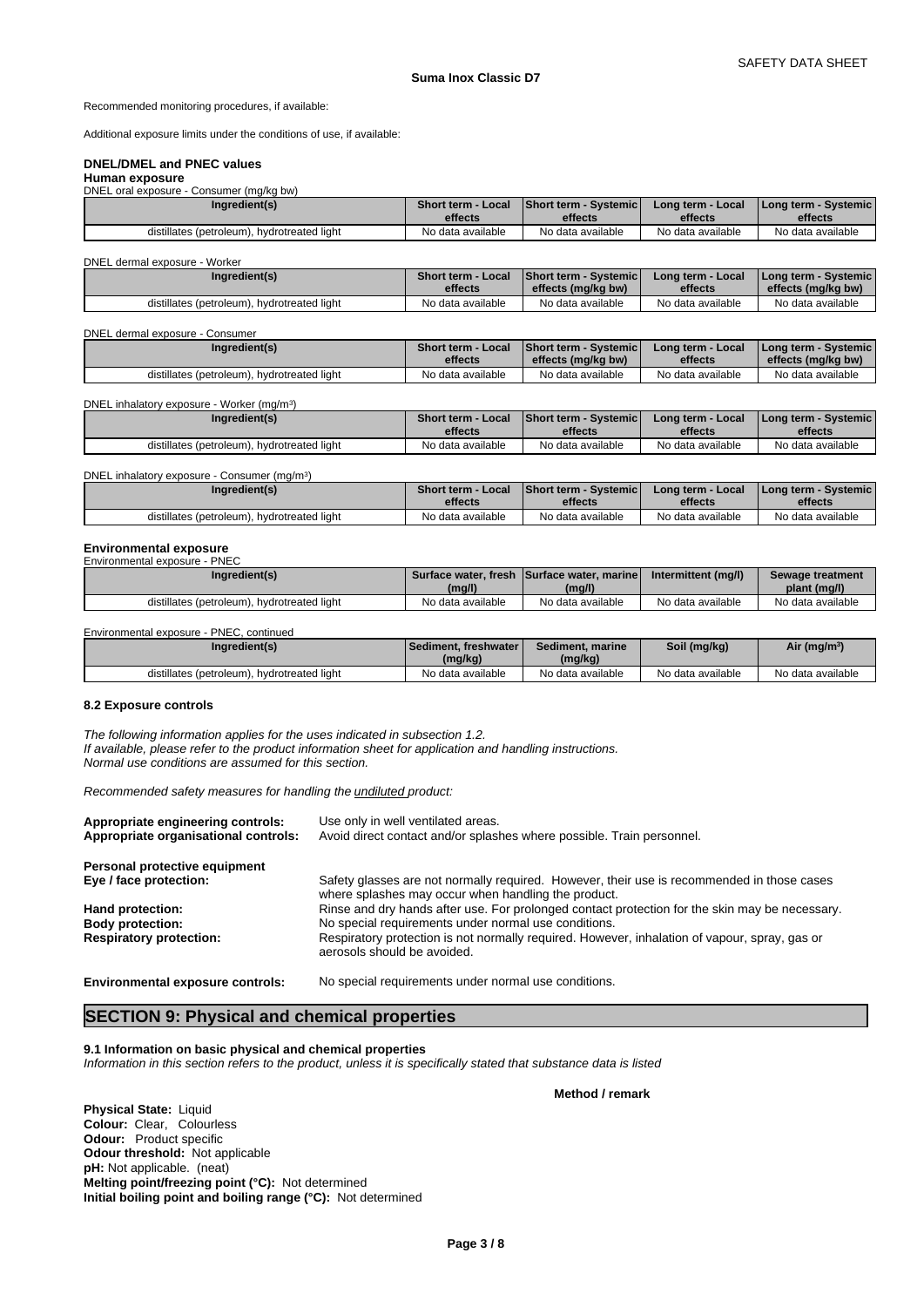# **Suma Inox Classic D7**

#### Substance data, boiling point

| Inaredient(s)                                  | Value<br>10 <sup>o</sup> | Method | <b>Atmospheric pressure</b><br>(hPa) |  |
|------------------------------------------------|--------------------------|--------|--------------------------------------|--|
| hydrotreated light<br>distillates (petroleum). | No data available        |        |                                      |  |

# **Method / remark**

#### **Flash point (°C):** Not applicable. **Sustained combustion:** Not determined **Evaporation rate:** Not determined **Flammability (solid, gas):** Not determined **Upper/lower flammability limit (%):** Not determined

Substance data, flammability or explosive limits, if available:

**Method / remark**

**Vapour pressure:** Not determined

Substance data, vapour pressure

| Ingredient(s)                               | Value             | <b>Method</b> | Temperature  |
|---------------------------------------------|-------------------|---------------|--------------|
|                                             | (Pa)              |               | $10^{\circ}$ |
| distillates (petroleum), hydrotreated light | No data available |               |              |

**Method / remark**

**Solubility in / Miscibility with Water:** Not miscible or difficult to mix **Vapour density:** Not determined **Relative density:** 0.83 g/cm<sup>3</sup> (20 °C)

| Substance data, solubility in water |  |  |  |
|-------------------------------------|--|--|--|
|                                     |  |  |  |

| Ingredient(s)                                    | Value<br>(q/1)    | <b>Method</b> | Temperature<br>10 <sup>2</sup> |
|--------------------------------------------------|-------------------|---------------|--------------------------------|
| hydrotreated light<br>distillates (petroleum), h | No data available |               |                                |

Substance data, partition coefficient n-octanol/water (log Kow): see subsection 12.3

**Decomposition temperature:** Not determined **Autoignition temperature:** Not determined **Viscosity:** Not determined **Explosive properties:** Not explosive. **Oxidising properties:** Not oxidising

#### **9.2 Other information Surface tension (N/m):** Not determined **Corrosion to metals:** Not corrosive

Substance data, dissociation constant, if available:

# **SECTION 10: Stability and reactivity**

#### **10.1 Reactivity**

No reactivity hazards known under normal storage and use conditions.

#### **10.2 Chemical stability**

Stable under normal storage and use conditions.

#### **10.3 Possibility of hazardous reactions**

No hazardous reactions known under normal storage and use conditions.

#### **10.4 Conditions to avoid**

None known under normal storage and use conditions.

#### **10.5 Incompatible materials**

None known under normal use conditions.

#### **10.6 Hazardous decomposition products**

None known under normal storage and use conditions.

# **SECTION 11: Toxicological information**

# **11.1 Information on toxicological effects**

No data is available on the mixture

**Method / remark**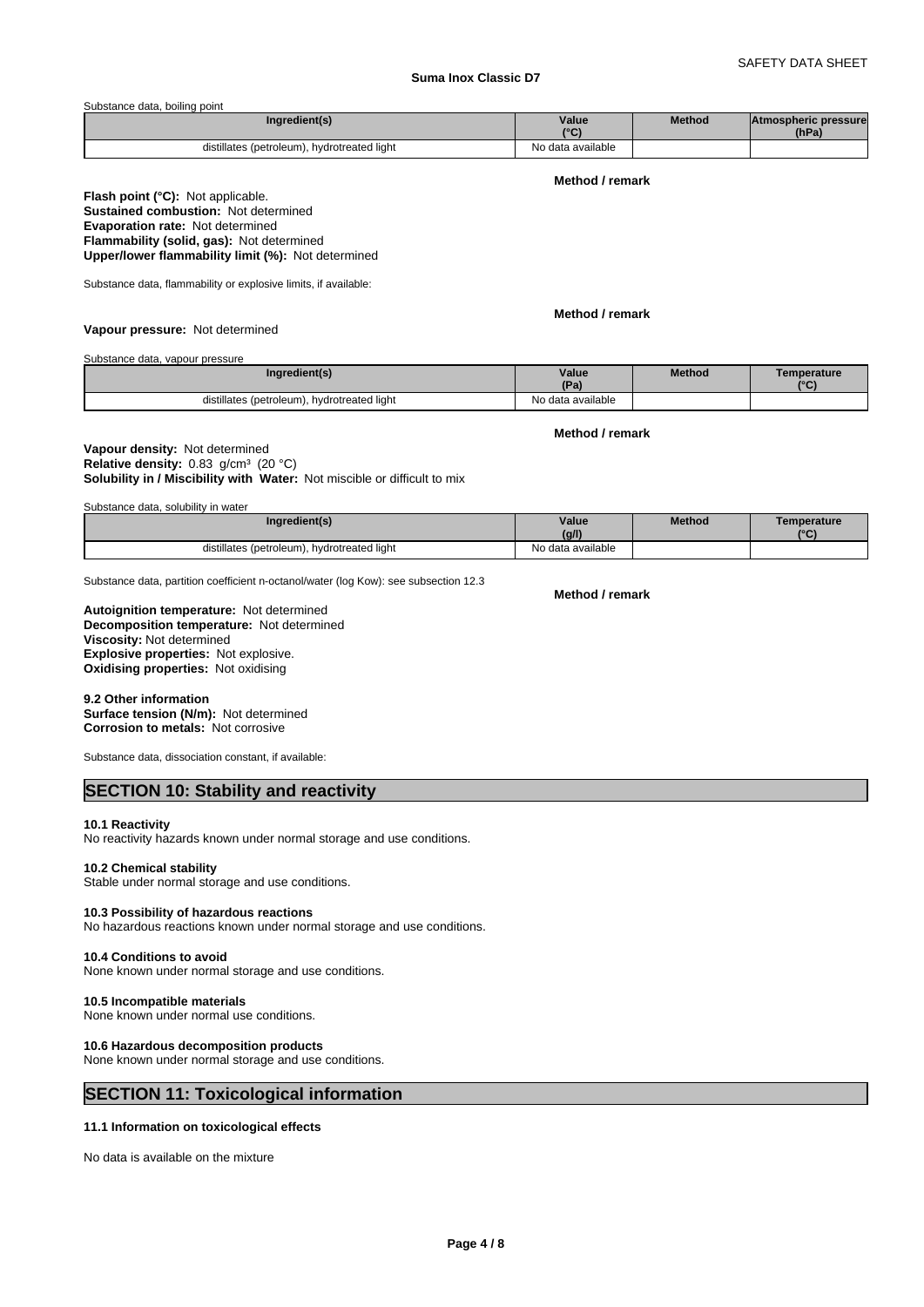Substance data, where relevant and available, are listed below.

#### **Acute toxicity** Acute oral toxicity

| <b><i>I</i></b> wate oral toxiony<br>Ingredient(s) | <b>Endpoint</b> | Value<br>(mg/kg) | <b>Species</b> | <b>Method</b> | <b>Exposure</b><br>time (h) |
|----------------------------------------------------|-----------------|------------------|----------------|---------------|-----------------------------|
| distillates (petroleum), hydrotreated light        |                 | No data          |                |               |                             |
|                                                    |                 | available        |                |               |                             |

| Acute dermal toxicity                       |                 |                      |                |               |                             |
|---------------------------------------------|-----------------|----------------------|----------------|---------------|-----------------------------|
| Ingredient(s)                               | <b>Endpoint</b> | Value<br>(mg/kg)     | <b>Species</b> | <b>Method</b> | <b>Exposure</b><br>time (h) |
| distillates (petroleum), hydrotreated light |                 | No data<br>available |                |               |                             |

Acute inhalative toxicity

| Ingredient(s)                               | <b>Endpoint</b> | Value<br>(mg/l)      | <b>Species</b> | Method | <b>Exposure</b><br>time (h) |  |
|---------------------------------------------|-----------------|----------------------|----------------|--------|-----------------------------|--|
| distillates (petroleum), hydrotreated light |                 | No data<br>available |                |        |                             |  |

#### **Irritation and corrosivity**

Skin irritation and corrosivity

| edient(s                                                     | Result                             | Species | <b>Method</b> | osure time |
|--------------------------------------------------------------|------------------------------------|---------|---------------|------------|
| hydrotreated<br>™ates (petroleum). .<br>distillates<br>liaht | available<br>$\sim$<br>uald<br>'NU |         |               |            |

#### Eye irritation and corrosivity

| Ingredient(s)                                          | Result                        | Species | <b>Method</b> | osure time<br>и. |
|--------------------------------------------------------|-------------------------------|---------|---------------|------------------|
| .<br>hydrotreated light<br>. (petroleum)<br>istillates | $\cdots$<br>No data available |         |               |                  |

Respiratory tract irritation and corrosivity

| (indredient(s)                                   | Result            | Species | <b>Method</b> | osure time |
|--------------------------------------------------|-------------------|---------|---------------|------------|
| distillates (petroleum).<br>. hvdrotreated light | No data available |         |               |            |

#### **Sensitisation** Sensitisation by skin contact

| <b>UCHOILOGILUI DV SNII CUILLACL</b>           |                   |                |               |                   |
|------------------------------------------------|-------------------|----------------|---------------|-------------------|
| Ingredient(s)                                  | Result            | <b>Species</b> | <b>Method</b> | Exposure time (h) |
| hydrotreated light<br>distillates (petroleum). | No data available |                |               |                   |

Sensitisation by inhalation

| Ingredient(s)                                       | Result                        | Species | <b>Method</b> | _xposure time |
|-----------------------------------------------------|-------------------------------|---------|---------------|---------------|
| hydrotreated light<br>: (petroleum).<br>distillates | $\cdots$<br>No data available |         |               |               |

# **CMR effects (carcinogenicity, mutagenicity and toxicity for reproduction)** Mutagenicity

| <b>Mutadenicity</b>                         |                          |                             |                   |               |
|---------------------------------------------|--------------------------|-----------------------------|-------------------|---------------|
| Ingredient(s)                               | <b>Result (in-vitro)</b> | <b>Method</b><br>(in-vitro) | Result (in-vivo)  | <b>Method</b> |
|                                             |                          |                             |                   | (in-vivo)     |
| distillates (petroleum), hydrotreated light | No data available        |                             | No data available |               |

**Carcinogenicity** 

| .naredientl                                             | ---<br>ffor<br>TICO.                         |
|---------------------------------------------------------|----------------------------------------------|
| <br>: (petroleum).<br>hvdrotreated light<br>distillates | .<br>ı available<br>lΝo<br>$-$ dot:<br>∍ uau |

Toxicity for reproduction

| Ingredient(s)                                  | Endpoint | <b>Specific effect</b> | Value<br>$(mg/kg$ bw/d) | <b>Species</b> | <b>Method</b> | <b>Exposure</b><br>time | <b>Remarks and other effects</b><br>reported |
|------------------------------------------------|----------|------------------------|-------------------------|----------------|---------------|-------------------------|----------------------------------------------|
| distillates (petroleum),<br>hydrotreated light |          |                        | No data<br>available    |                |               |                         |                                              |

#### **Repeated dose toxicity**<br>Sub acute or sub chronic aral toxicity sacute or sub-chronic

| <u>UUD UUULU ULUUD ULIIULIID ULUL IUAIULIV</u> |          |              |         |               |              |                                               |
|------------------------------------------------|----------|--------------|---------|---------------|--------------|-----------------------------------------------|
| Ingredient(s)                                  | Endpoint | Value        | Species | <b>Method</b> |              | <b>Exposure Specific effects and organs I</b> |
|                                                |          | (mg/kg bw/d) |         |               | Itime (davs) | affected                                      |
| distillates (petroleum), hydrotreated light    |          | No data      |         |               |              |                                               |
|                                                |          | available    |         |               |              |                                               |

Sub-chronic dermal toxicity

| Ingredient(s)                               | <b>Endpoint</b> | Value<br>(mg/kg bw/d) | Species | <b>Method</b> | time (days) | <b>Exposure Specific effects and organs I</b><br>affected |
|---------------------------------------------|-----------------|-----------------------|---------|---------------|-------------|-----------------------------------------------------------|
| distillates (petroleum), hydrotreated light |                 | No data<br>available  |         |               |             |                                                           |

Sub-chronic inhalation toxicity

| No data<br>distillates (petroleum), hydrotreated light | Ingredient(s) | <b>Endpoint</b> | Value<br>(mg/kg bw/d) | Species | <b>Method</b> | time (days) | <b>Exposure Specific effects and organs  </b><br>affected |
|--------------------------------------------------------|---------------|-----------------|-----------------------|---------|---------------|-------------|-----------------------------------------------------------|
|                                                        |               |                 | available             |         |               |             |                                                           |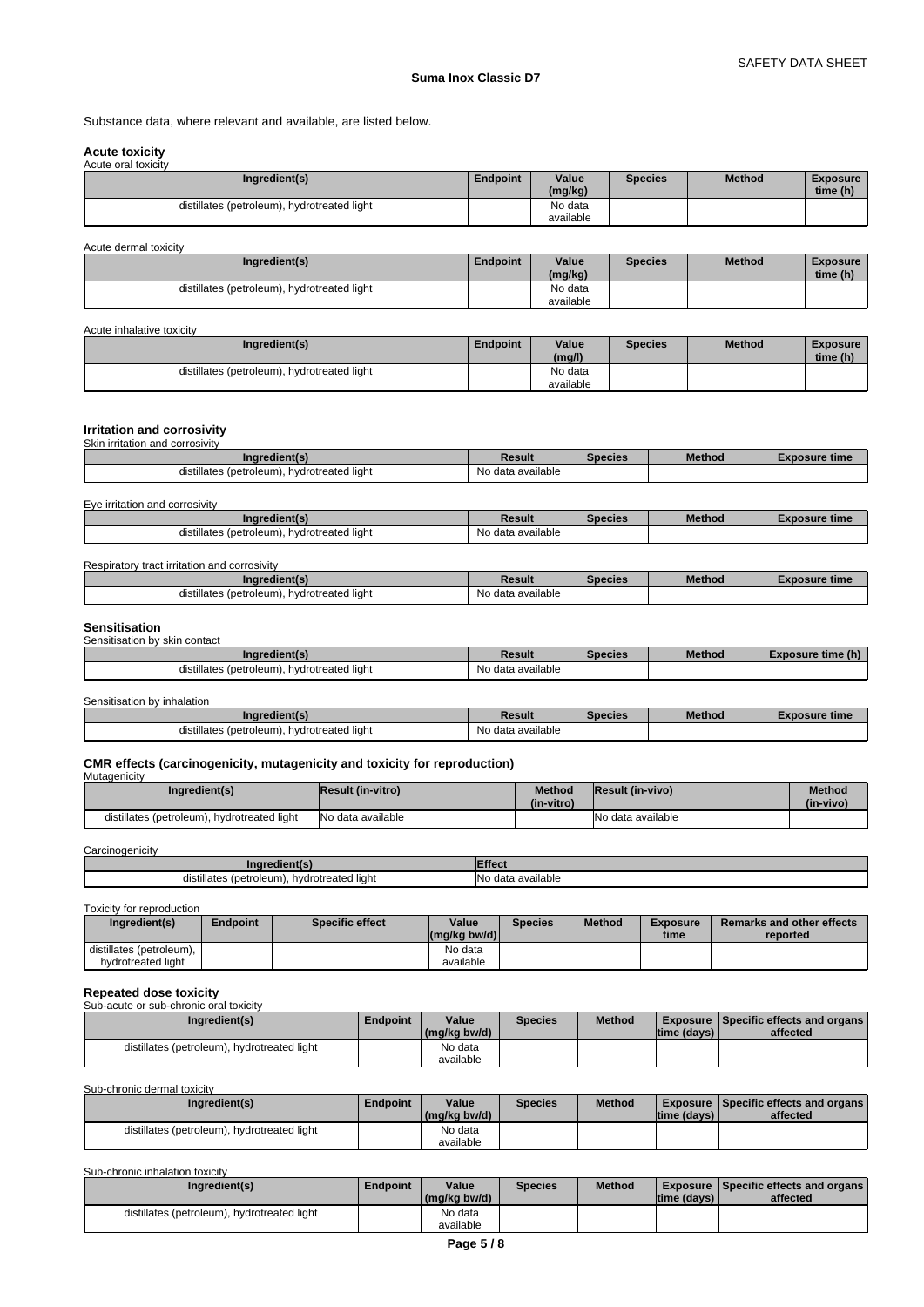#### **Suma Inox Classic D7**

Chronic toxicity

| Ingredient(s)                                  | <b>Exposure</b><br>route | <b>Endpoint</b> | Value<br>$\left \frac{\text{mg}}{\text{kg}}\right $ (mg/kg bw/d) | <b>Species</b> | <b>Method</b> | <b>Exposure</b><br>time | Specific effects and<br>organs affected | Remark |
|------------------------------------------------|--------------------------|-----------------|------------------------------------------------------------------|----------------|---------------|-------------------------|-----------------------------------------|--------|
| distillates (petroleum).<br>hydrotreated light |                          |                 | No data<br>available                                             |                |               |                         |                                         |        |

#### STOT-single exposure

| ---                                                                                         |                           |
|---------------------------------------------------------------------------------------------|---------------------------|
| $\cdots$<br>distillates<br>' liaht:<br>∩le⊔m<br>hydrotreated<br><i>(petroleu)</i><br>$\sim$ | INc<br>`available<br>data |

STOT-repeated exposure

| nare                                                                |                                      |
|---------------------------------------------------------------------|--------------------------------------|
| $\cdot$ .<br>.<br>(petroleum).<br>hvdrotreated light<br>distillates | $\cdots$<br>available<br>$\sim$<br>u |

#### **Aspiration hazard**

Substances with an aspiration hazard (H304), if any, are listed in section 3. If relevant, see section 9 for dynamic viscosity and relative density of the product.

#### **Potential adverse health effects and symptoms**

Effects and symptoms related to the product, if any, are listed in subsection 4.2.

**SECTION 12: Ecological information** 

#### **12.1 Toxicity**

No data is available on the mixture.

Substance data, where relevant and available, are listed below

# **Aquatic short-term toxicity**

| Aquatic short-term toxicity - fish          |                 |           |                |               |                 |
|---------------------------------------------|-----------------|-----------|----------------|---------------|-----------------|
| Ingredient(s)                               | <b>Endpoint</b> | Value     | <b>Species</b> | <b>Method</b> | <b>Exposure</b> |
|                                             |                 | (mg/l)    |                |               | time (h)        |
| distillates (petroleum), hydrotreated light |                 | No data   |                |               |                 |
|                                             |                 | available |                |               |                 |

Aquatic short-term toxicity - crustacea

| Ingredient(s)                                  | <b>Endpoint</b> | Value<br>(mg/l)      | Species | Method | Exposure<br>time (h) |
|------------------------------------------------|-----------------|----------------------|---------|--------|----------------------|
| distillates (petroleum),<br>hydrotreated light |                 | No data<br>available |         |        |                      |

Aquatic short-term toxicity - algae

| Ingredient(s)                               | Endpoint | Value<br>(mg/l) | <b>Species</b> | <b>Method</b> | <b>Exposure</b><br>time (h) |
|---------------------------------------------|----------|-----------------|----------------|---------------|-----------------------------|
| distillates (petroleum), hydrotreated light |          | No data         |                |               |                             |
|                                             |          | available       |                |               |                             |

Aquatic short-term toxicity - marine species

| Ingredient(s)                               | Endpoint | Value<br>(mg/l)      | <b>Species</b> | <b>Method</b> | <b>Exposure</b><br>Itime (davs) |  |
|---------------------------------------------|----------|----------------------|----------------|---------------|---------------------------------|--|
| distillates (petroleum), hydrotreated light |          | No data<br>available |                |               |                                 |  |

| Impact on sewage plants - toxicity to bacteria |                 |           |                 |               |                 |
|------------------------------------------------|-----------------|-----------|-----------------|---------------|-----------------|
| Ingredient(s)                                  | <b>Endpoint</b> | Value     | <b>Inoculum</b> | <b>Method</b> | <b>Exposure</b> |
|                                                |                 | (mg/l)    |                 |               | time            |
| distillates (petroleum), hydrotreated light    |                 | No data   |                 |               |                 |
|                                                |                 | available |                 |               |                 |

# **Aquatic long-term toxicity**

| Aquatic long-term toxicity - fish           |                 |           |                |               |          |                         |
|---------------------------------------------|-----------------|-----------|----------------|---------------|----------|-------------------------|
| Ingredient(s)                               | <b>Endpoint</b> | Value     | <b>Species</b> | <b>Method</b> | Exposure | <b>Effects observed</b> |
|                                             |                 | (mg/l)    |                |               | time     |                         |
| distillates (petroleum), hydrotreated light |                 | No data   |                |               |          |                         |
|                                             |                 | available |                |               |          |                         |

Aquatic long-term toxicity - crustacea

| Ingredient(s)                               | Endpoint | Value                | <b>Species</b> | <b>Method</b> | Exposure | <b>Effects observed</b> |
|---------------------------------------------|----------|----------------------|----------------|---------------|----------|-------------------------|
|                                             |          | (mg/l)               |                |               | time     |                         |
| distillates (petroleum), hydrotreated light |          | No data<br>available |                |               |          |                         |

Aquatic toxicity to other aquatic benthic organisms, including sediment-dwelling organisms, if available:

| Ingredient(s)                               | Endpoint | Value<br>(mg/kg dw<br>sediment) | <b>Species</b> | <b>Method</b> | <b>Exposure</b><br>$ time$ (days) $ $ | <b>Effects observed</b> |
|---------------------------------------------|----------|---------------------------------|----------------|---------------|---------------------------------------|-------------------------|
| distillates (petroleum), hydrotreated light |          | No data<br>available            |                |               |                                       |                         |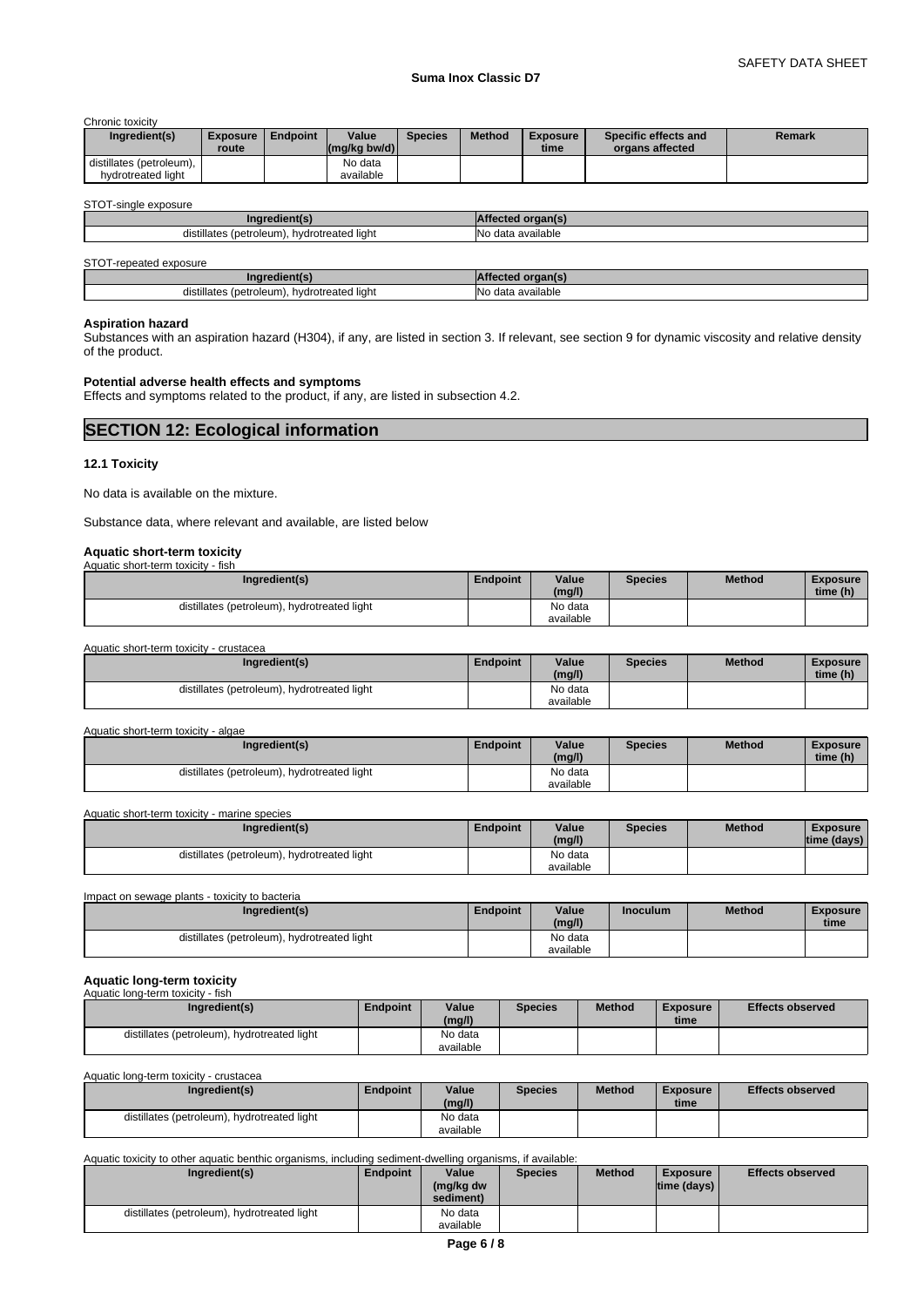**Terrestrial toxicity** Terrestrial toxicity - soil invertebrates, including earthworms, if available:

Terrestrial toxicity - plants, if available:

Terrestrial toxicity - birds, if available:

Terrestrial toxicity - beneficial insects, if available:

Terrestrial toxicity - soil bacteria, if available:

#### **12.2 Persistence and degradability**

**Abiotic degradation** Abiotic degradation - photodegradation in air, if available:

Abiotic degradation - hydrolysis, if available:

Abiotic degradation - other processes, if available:

#### **Biodegradation**

| ------------                                |          |                             |       |               |                   |  |
|---------------------------------------------|----------|-----------------------------|-------|---------------|-------------------|--|
| Ready biodegradability - aerobic conditions |          |                             |       |               |                   |  |
| Ingredient(s)                               | Inoculum | <b>Analytical</b><br>method | DT 50 | <b>Method</b> | <b>Evaluation</b> |  |
| distillates (petroleum), hydrotreated light |          |                             |       |               | No data available |  |

Ready biodegradability - anaerobic and marine conditions, if available:

Degradation in relevant environmental compartments, if available:

# **12.3 Bioaccumulative potential**

| Partition coefficient n-octanol/water (log Kow)   |                   |        |           |        |
|---------------------------------------------------|-------------------|--------|-----------|--------|
| Ingredient(s)                                     | Value             | Method | valuation | Remark |
| distillates (petroleum),<br>. hvdrotreated lightl | No data available |        |           |        |

#### Bioconcentration factor (BCF)

| Ingredient(s)            | Value             | <b>Species</b> | Method | Evaluation | Remark |
|--------------------------|-------------------|----------------|--------|------------|--------|
| distillates (petroleum), | No data available |                |        |            |        |
| hydrotreated light       |                   |                |        |            |        |

#### **12.4 Mobility in soil**

Adsorption/Desorption to soil or sediment

| Ingredient(s)                               | Adsorption<br>coefficient<br>∟oa Koc | <b>Desorption</b><br>coefficient<br>Log Koc(des) | <b>Method</b> | Soil/sediment<br>type | <b>Evaluation</b> |
|---------------------------------------------|--------------------------------------|--------------------------------------------------|---------------|-----------------------|-------------------|
| distillates (petroleum), hydrotreated light | I No data available I                |                                                  |               |                       |                   |

#### **12.5 Results of PBT and vPvB assessment**

Substances that fulfill the criteria for PBT/vPvB, if any, are listed in section 3.

#### **12.6 Other adverse effects**

No other adverse effects known.

# **SECTION 13: Disposal considerations**

| products:                 | or according to the site permit. Release of waste to sewers is discouraged. The cleaned packaging |
|---------------------------|---------------------------------------------------------------------------------------------------|
| European Waste Catalogue: | material is suitable for energy recovery or recycling in line with local legislation.             |
| <b>Empty packaging</b>    | 160306 - organic wastes other than those mentioned in 160305.                                     |
| Recommendation:           | Dispose of observing national or local regulations.                                               |

# **SECTION 14: Transport information**

**ADR, RID, ADN, IMO/IMDG, ICAO/IATA** 

#### **14.1 UN number:** Non-dangerous goods

- **14.2 UN proper shipping name:** Non-dangerous goods
- **14.3 Transport hazard class(es):** Non-dangerous goods
- Class:
- **14.4 Packing group:** Non-dangerous goods **14.5 Environmental hazards:** Non-dangerous goods
- **14.6 Special precautions for user:** Non-dangerous goods

**14.7 Transport in bulk according to Annex II of MARPOL 73/78 and the IBC Code:** The product is not transported in bulk tankers.